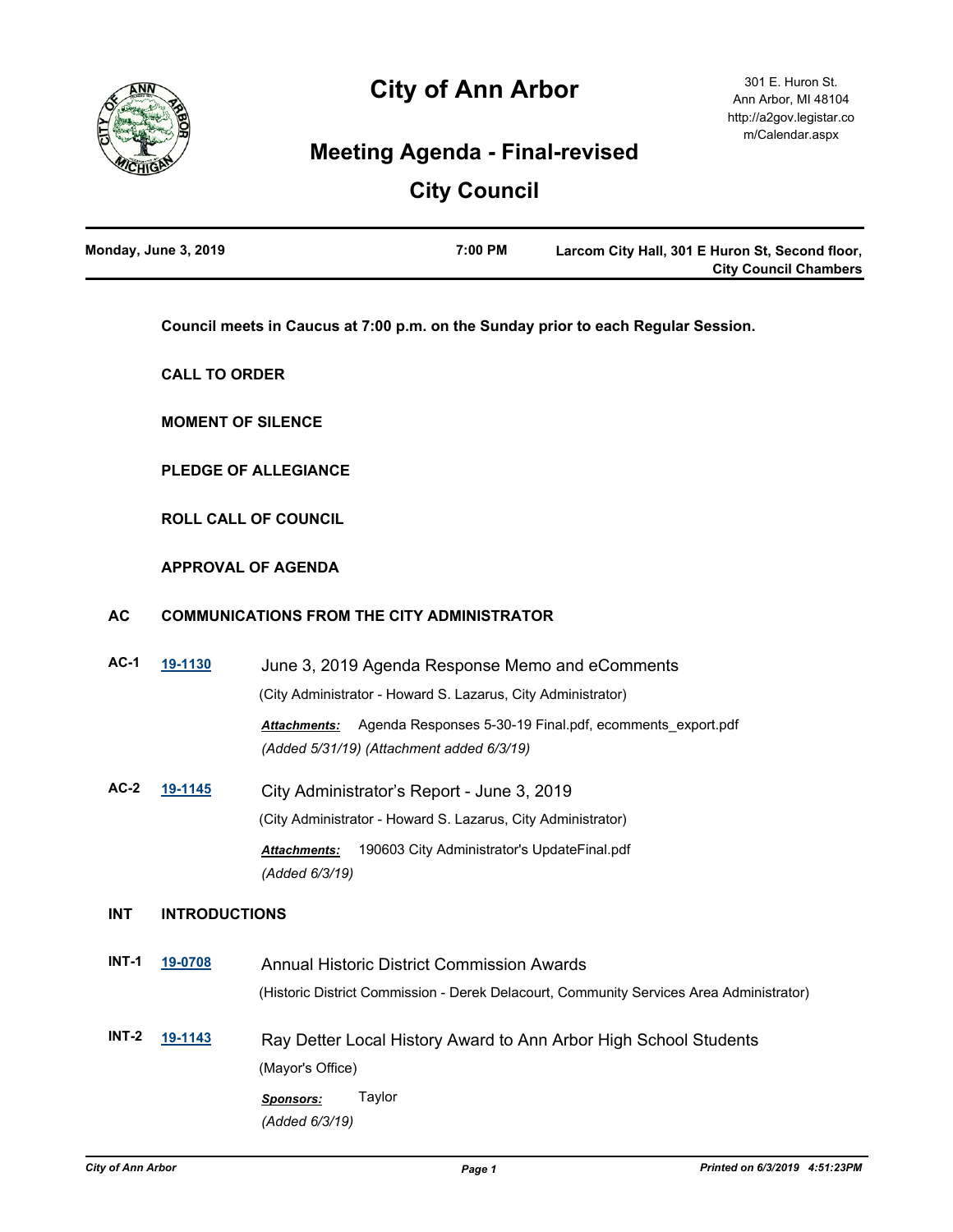**PUBLIC COMMENTARY - RESERVED TIME (3 MINUTES PER SPEAKER)**

**\* (SPEAKERS ARE NOT PERMITTED TO GRANT THEIR RESERVED TIME TO AN ALTERNATE SPEAKER)**

**\* ACCOMMODATIONS CAN BE MADE FOR PERSONS NEEDING ASSISTANCE WHILE ADDRESSING COUNCIL**

- **1. Iddo Schwartz Brightdawn Village Rezoning C-3**
- **2. Gil-Ad Schwartz Brightdawn Village Rezoning C-3**
- **3. Haim Schwartz Brightdawn Village Rezoning C-3**
- **4. Brian Smith Brightdawn Village Rezoning (C-3)**
- **5. Gloria Jones Brightdawn Village Rezoning C-3**
- **6. Peter Avram Brightdawn Village Rezoning C-3**
- **7. Tom Covert Brightdawn Village Rezoning C-3**
- **8. Rosemary Bogdan Brightdawn Village Rezoning C-3**
- **9. Rob Vanrenterghem Resolution No. 2 1425 Pontiac Sidewalk Special Assessment District (CA-3)**
- **10. Laura Strowe Broadway Park (C-5)**

### **Alternates:**

- **1. Mozhgan Savabieasfahni Vote for the HRC Sanctions Against Israel**
- **2. Blaine Coleman Vote for the HRC Sanctions Against Israel**
- **CC COMMUNICATIONS FROM COUNCIL**
- **CC-1 [19-1147](http://a2gov.legistar.com/gateway.aspx?M=L&ID=22795)** Resolution to Appoint Anan Ameri to the Independent Community Police Oversight Commission (ICPOC) (City Council)

*Sponsors:* Lumm, Ramlawi and Grand *(Added 6/3/19)*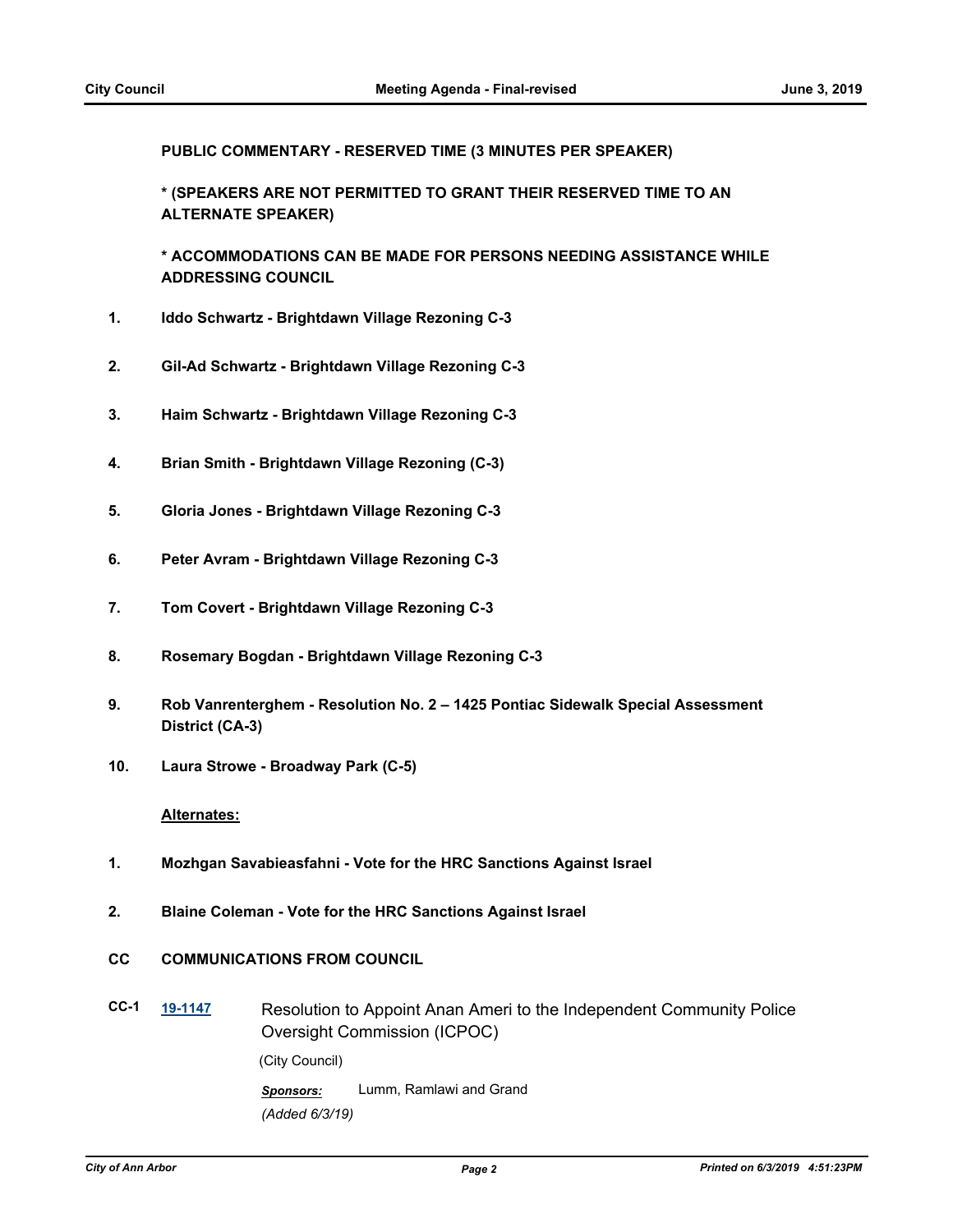### **MC COMMUNICATIONS FROM THE MAYOR**

**MC-1 [19-1113](http://a2gov.legistar.com/gateway.aspx?M=L&ID=22761)** Appointments & Nominations (Mayor's Office) *(Added 5/30/19)*

### **CA CONSENT AGENDA**

- **CA-1 [19-0951](http://a2gov.legistar.com/gateway.aspx?M=L&ID=22619)** Resolution to Approve Temporary Outdoor Sales, Service and Consumption of Alcoholic Beverages during the 2019 Ann Arbor Art Fair (City Clerk - Jacqueline Beaudry)
- **CA-2 [19-0934](http://a2gov.legistar.com/gateway.aspx?M=L&ID=22602)** Resolution to Approve a Contract with Aquatic Source, LLC for the Mack Indoor Pool Improvements Project (\$143,500.00, ITB No. 4577) and Appropriate Funds (**8 Votes Required**)

(Community Services - Derek Delacourt, Community Services Area Administrator)

*Attachments:* ITB\_4577\_Contract.pdf, ITB\_4577\_DetailedBidTab.pdf

**CA-3 [19-0962](http://a2gov.legistar.com/gateway.aspx?M=L&ID=22630)** Resolution to Approve a Participation Agreement with Washtenaw County Parks and Recreation Commission and Appropriate \$166,500.00 for Purchase of Fee Title to the Landau Property (**8 Votes Required**)

(Community Services - Derek Delacourt, Community Services Area Administrator)

*Attachments:* Landau Aerial Map.pdf, Landau Protected Map.pdf, Landau Scoring.pdf

**CA-4 [19-0994](http://a2gov.legistar.com/gateway.aspx?M=L&ID=22649)** Resolution to Accept an Easement for Water Main and Storm Sewer at Mitchell Elementary School from the Public Schools of the City of Ann Arbor (AAPS) **(8 Votes Required)**

(City Attorney Services - Stephen K. Postema, City Attorney)

*Attachments:* Mitchell Elementary Map.pdf

**CA-5 [19-1063](http://a2gov.legistar.com/gateway.aspx?M=L&ID=22711)** Resolution to Purchase 1250 Lincolnshire Lane from the Washtenaw County Treasurer for \$932.00 **(8 Votes Required)**

(City Attorney Services - Stephen K. Postema, City Attorney)

*Attachments:* 1250 Lincolnshire.pdf

**CA-6 [19-1081](http://a2gov.legistar.com/gateway.aspx?M=L&ID=22729)** Resolution to Approve Amendment No. 1 to the Communications and Dispatching Services Agreement with Emergent Health Partners (Fire Services - Mike Kennedy)

*Attachments:* Partially Executed Amendment 1 - EHP.pdf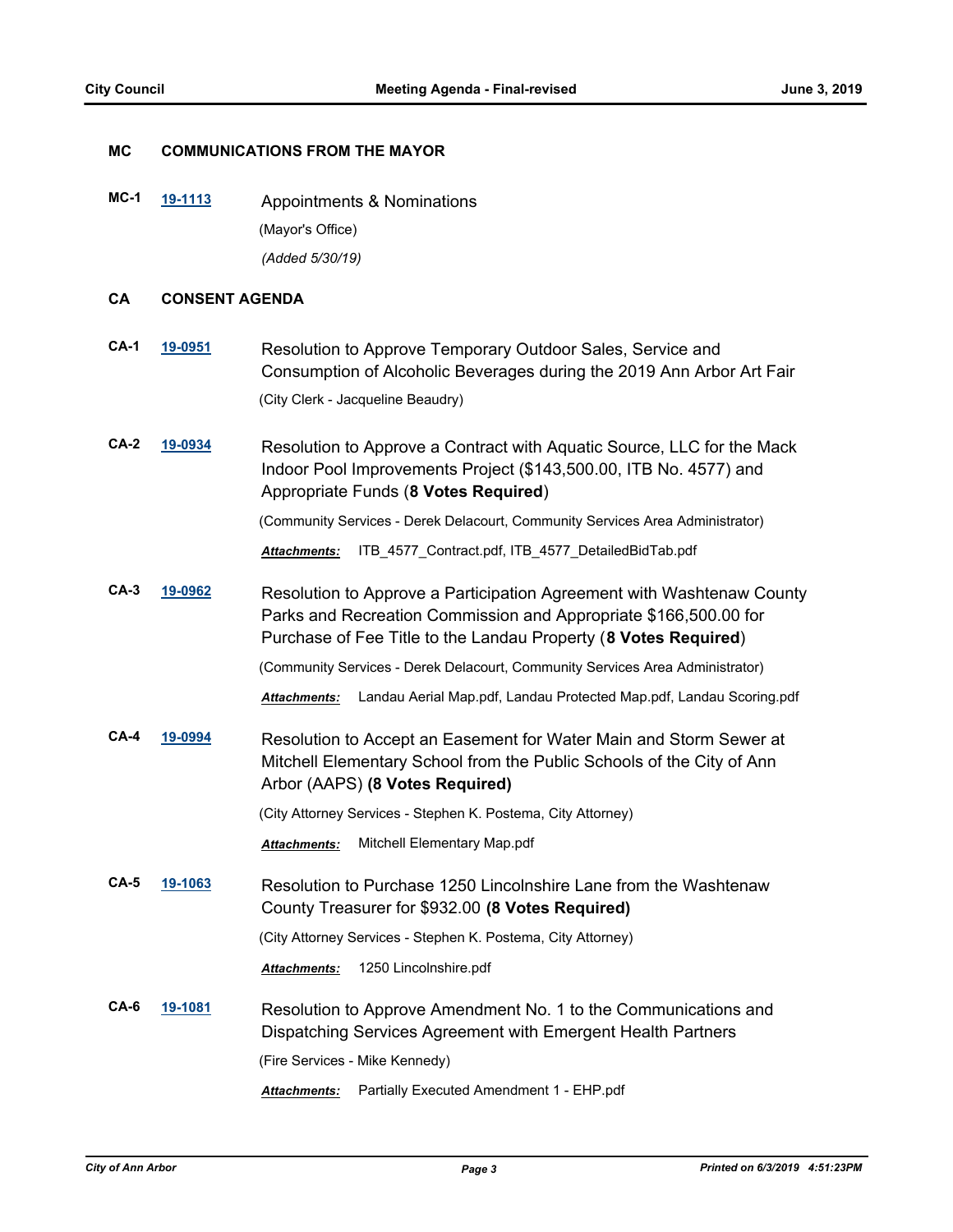| <b>CA-7</b>  | 19-0855        |                        | Resolution to Approve Amendment Number 4 to Contract with Recycle Ann<br>Arbor for Interim Operations of the Ann Arbor Material Recovery Facility<br>(MRF) (estimated \$2,300,000.00)                                                                                                         |
|--------------|----------------|------------------------|-----------------------------------------------------------------------------------------------------------------------------------------------------------------------------------------------------------------------------------------------------------------------------------------------|
|              |                |                        | (Public Services - Craig Hupy, Public Services Area Administrator)                                                                                                                                                                                                                            |
|              |                | <b>Attachments:</b>    | RAA Interim MRF Operations Contract_Amendment 4.pdf                                                                                                                                                                                                                                           |
| $CA-8$       | <u>19-0856</u> | \$2,350,000.00)        | Resolution to Approve Amendment Number 6 to Contract with Recycle Ann<br>Arbor for Municipal Resource Recovery Services (estimated                                                                                                                                                            |
|              |                |                        | (Public Services - Craig Hupy, Public Services Area Administrator)                                                                                                                                                                                                                            |
|              |                | Attachments:           | RAA Municipal Resource Recovery Services Contract_Amendment 6.pdf                                                                                                                                                                                                                             |
| $CA-9$       | <u>19-0854</u> |                        | Resolution to Approve Amendment Number 2 to Contract with Waste<br>Management of Michigan, Inc. for Commercial Refuse Collection Services<br>(estimated \$1,850,000.00)                                                                                                                       |
|              |                |                        | (Public Services - Craig Hupy, Public Services Area Administrator)                                                                                                                                                                                                                            |
|              |                | Attachments:           | WM Franchise Contract_Amendment 2.pdf                                                                                                                                                                                                                                                         |
| <b>CA-10</b> | 19-0890        | <b>Votes Required)</b> | Resolution to Approve a General Services Agreement with Aclara<br>Technologies LLC for Advanced Metering Infrastructure Upgrades and<br>Water Meter and Meter Transmission Unit Supply (\$5,724,818.00, RFP<br>No. 18-27) and Appropriate Sewage Disposal Share (\$2,862,409.00) (8           |
|              |                |                        | (Public Works - Craig Hupy, Public Services Area Administrator)                                                                                                                                                                                                                               |
|              |                | Attachments:           | Aclara_RFP_18-27_Contract.pdf, RFP_18-27_Document.pdf, Proposal<br>Cost Summary, rfp_18_27_negotiated_fee.pdf                                                                                                                                                                                 |
| CA-11        | 19-0891        | <b>Required)</b>       | Resolution to Approve a General Services Agreement with Utility Metering<br>Solutions LLC for Project Management and Installation Services for the<br>Water Meter Replacement Program (\$3,513,645.00, RFP No. 18-27) and<br>Appropriate Sewage Disposal Fund Share (\$1,705,422.00) (8 Votes |
|              |                |                        | (Public Works - Craig Hupy, Public Services Area Administrator)                                                                                                                                                                                                                               |
|              |                | Attachments:           | UMS_RFP_18-27_Contract.pdf, i notRFP_18-27_Document.pdf, Proposal<br>Cost Summary, rfp_18_27_negotiated_fee.pdf                                                                                                                                                                               |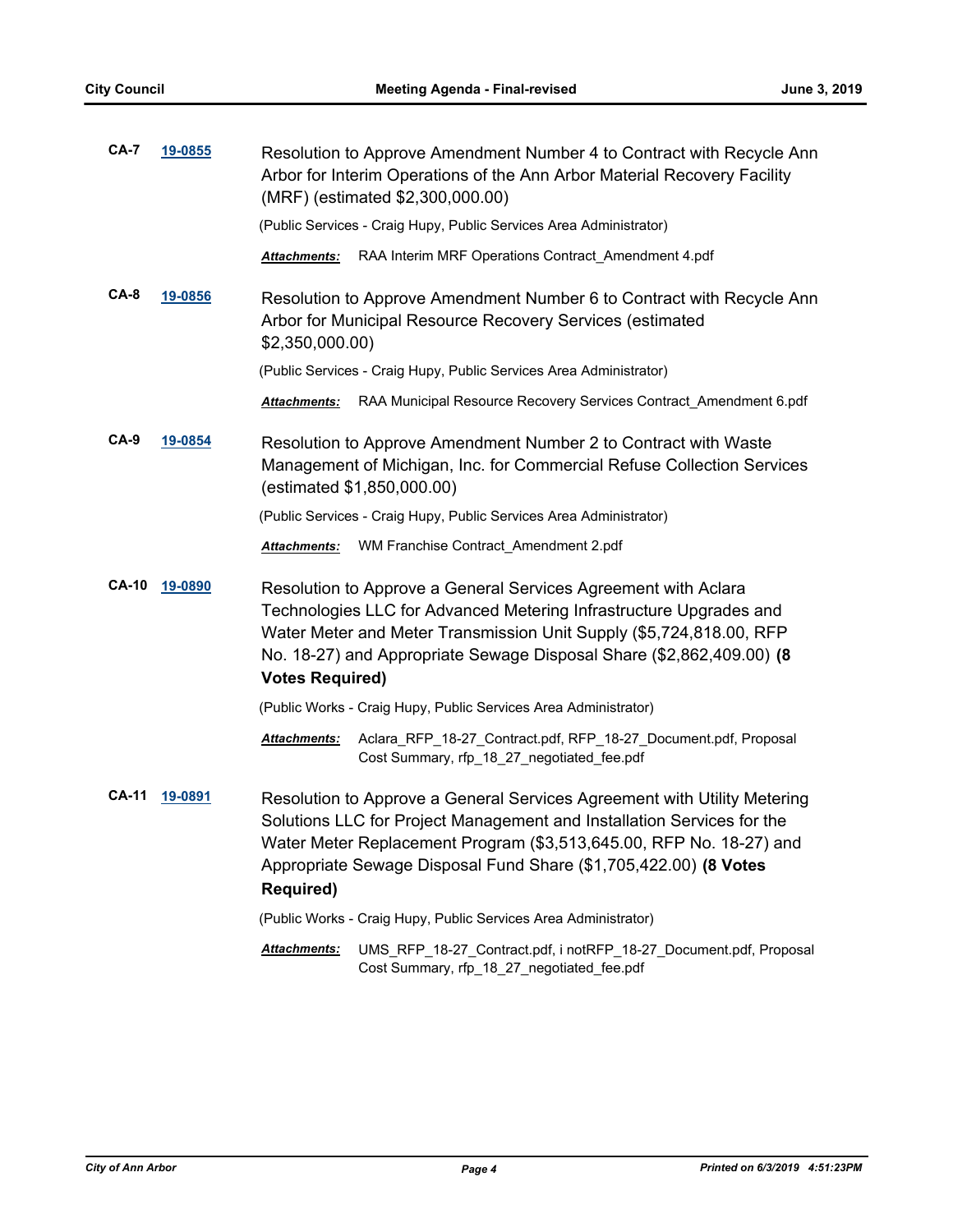|              | CA-12 19-0904 | Resolution to Approve a Grant Award for the Investigation and Treatment of<br>Alternatives for Short-Chain Poly-and Perfluoroalkyl Substances and<br>Related Contract (\$35,000.00)                                                                                                                                                            |
|--------------|---------------|------------------------------------------------------------------------------------------------------------------------------------------------------------------------------------------------------------------------------------------------------------------------------------------------------------------------------------------------|
|              |               | (Water Treatment Plant Services - Craig Hupy, Public Services Area Administrator)                                                                                                                                                                                                                                                              |
|              |               | Attachments:<br>Appendix A Grant Application.pdf, 1_4913_Proposal Cover Worksheet.pdf,<br>2_Project Abstract_4913.pdf, 3_ProjectDescription_4913.pdf, 19-0386-03<br>Knappe Ann Arbor New (002).pdf                                                                                                                                             |
| <b>CA-13</b> | 19-0727       | Resolution No. 2 - 1425 Pontiac Sidewalk Special Assessment District<br>#54                                                                                                                                                                                                                                                                    |
|              |               | (Engineering - Craig Hupy, Public Services Area Administrator)                                                                                                                                                                                                                                                                                 |
|              |               | <b>Attachments:</b><br>Argo Sidewalk Gap SAD #54 Roll.pdf, Argo Sidewalk Gap.pdf, Argo<br>Sidewalk Gaps.pdf                                                                                                                                                                                                                                    |
| <b>CA-14</b> | 19-0746       | Resolution to Extend the Contract with P.K. Contracting, Inc. for Pavement<br>Marking Maintenance - FY20 (\$635,000.00)                                                                                                                                                                                                                        |
|              |               | (Engineering - Craig Hupy, Public Services Area Administrator)                                                                                                                                                                                                                                                                                 |
|              |               | 2019-022 PMM-FY2020_PK Contract Extension_ORIGINAL.pdf<br>Attachments:                                                                                                                                                                                                                                                                         |
| <b>CA-15</b> | 19-0952       | Resolution to Approve a Sub-Contract with the University of Michigan for<br>the Leadership Circle Membership with MCity Project (\$52,203.00) (8<br><b>Votes Required)</b>                                                                                                                                                                     |
|              |               | (Engineering - Craig Hupy, Public Services Area Administrator)                                                                                                                                                                                                                                                                                 |
|              |               | MCity Agreement_City of Ann Arbor_2019.06.03.pdf<br><b>Attachments:</b>                                                                                                                                                                                                                                                                        |
| CA-16        | 19-0907       | Resolution to Approve a Professional Services Agreement with WSP<br>Michigan, Inc. for the Traffic Signal Operational Study (\$367,961.00)                                                                                                                                                                                                     |
|              |               | (Engineering - Craig Hupy, Public Services Area Administrator)                                                                                                                                                                                                                                                                                 |
|              |               | 2019.04.26.psa.wsp.signal.ops.study.pdf<br><b>Attachments:</b>                                                                                                                                                                                                                                                                                 |
| <b>CA-17</b> | 19-0911       | Resolution to Extend the Construction Contract with Strawser Construction,<br>Inc. (ITB No. 4530, \$3,255,000.00) for the FY2020 Street Surface<br>Treatment Project, and to Appropriate \$1,476,263.00 from the Major<br>Street Fund and \$1,264,382.00 from the Local Street Fund (8 Votes<br><b>Required)</b>                               |
|              |               | (Engineering - Craig Hupy, Public Servies Area Administrator)                                                                                                                                                                                                                                                                                  |
|              |               | <b>Attachments:</b><br>2019-022 Street Surface Treatment-FY2020_Strawser Contract<br>Extension.pdf, 2019-020 Street Surface Treatment Project -<br>FY2020_Street List_2019-04-30.pdf, City of Ann Arbor Map [Major Street<br>Surface Treatment Work - FY2020].pdf, City of Ann Arbor Map [Local<br>Street Surface Treatment Work - FY2020].pdf |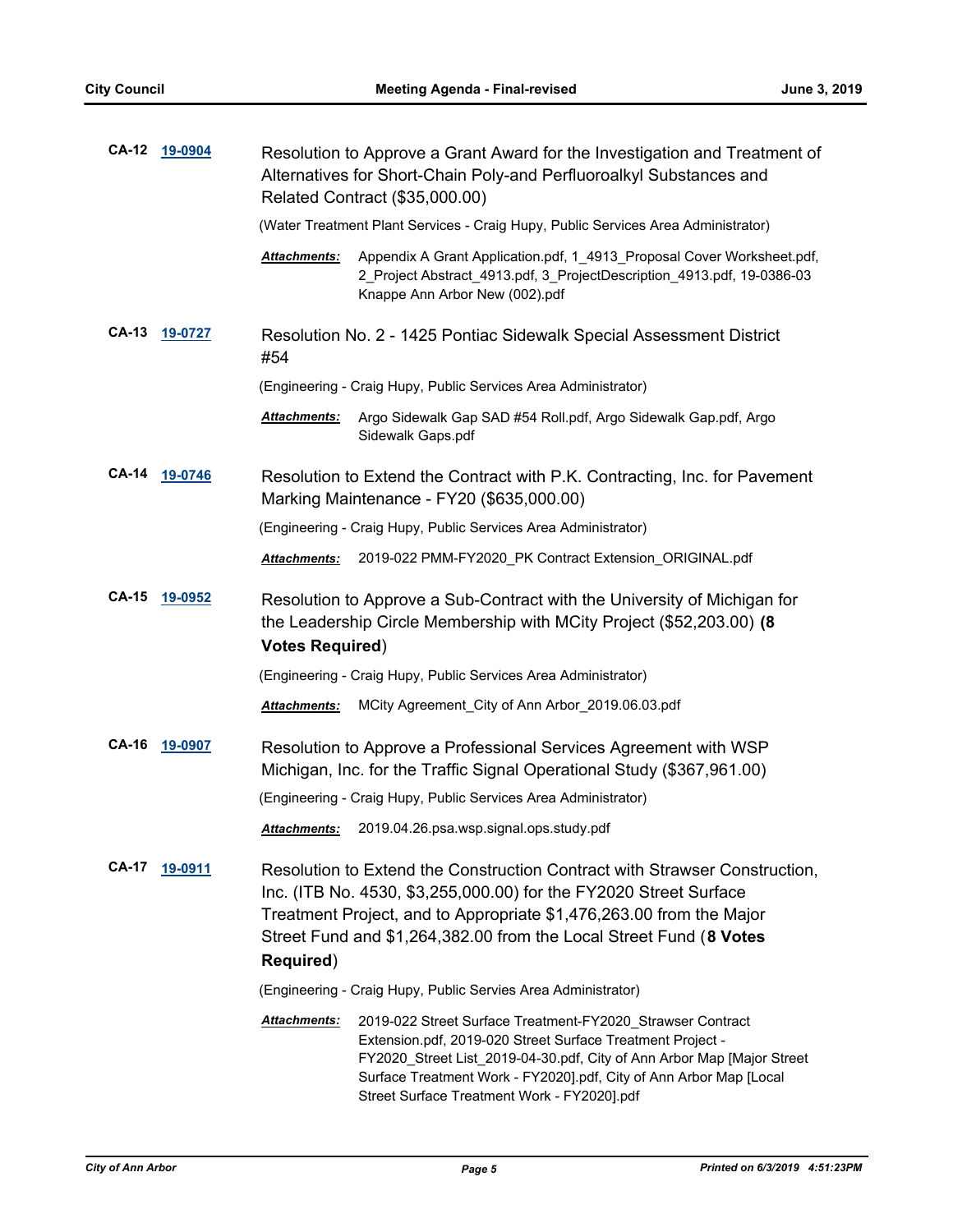| <b>CA-18</b> | <u>19-0955</u> | Resolution to Approve the Installation of Traffic Calming Devices on Scio<br><b>Church Service Drive</b>                                                                                                                                             |
|--------------|----------------|------------------------------------------------------------------------------------------------------------------------------------------------------------------------------------------------------------------------------------------------------|
|              |                | (Engineering - Craig Hupy, Public Services Area Administrator)                                                                                                                                                                                       |
|              |                | Scio Church Service Drive Traffic Calming - Final Plan.pdf<br><b>Attachments:</b>                                                                                                                                                                    |
| <b>CA-19</b> | 19-0881        | Resolution No. 2 - Dhu Varren Road Sidewalk Project - Special<br>Assessment                                                                                                                                                                          |
|              |                | (Engineering - Craig Hupy, Public Services Area Administrator)                                                                                                                                                                                       |
|              |                | Dhu Varren Sidewalk Assessment Area.pdf, Dhu Varren Res 1<br><b>Attachments:</b><br>R-18-270.pdf, Dhu Varren Road SAD - Assessor 2019-03-06.pdf                                                                                                      |
| <b>CA-20</b> | 19-0982        | Resolution to Approve a Contract with the Michigan Department of<br>Transportation for the Dhu Varren Road Sidewalk Project (\$573,100.00)                                                                                                           |
|              |                | (Engineering - Craig Hupy, Public Services Area Administrator)                                                                                                                                                                                       |
|              |                | DhuVarrenCityState Agreement.pdf<br><b>Attachments:</b>                                                                                                                                                                                              |
| <b>CA-21</b> | 19-0988        | Resolution to Approve an Increase to the Sole-Source Purchase Order to<br>Carrier and Gable, Inc. for the Purchase of Traffic Signal Materials<br>(\$100,000.00)                                                                                     |
|              |                | (Engineering - Craig Hupy, Public Services Area Administrator)                                                                                                                                                                                       |
| <b>CA-22</b> | 19-0876        | Resolution No. 1 - Prepare Plans and Specifications for the Proposed<br>Hollywood Drive Improvements - Special Assessment Project, and<br>Appropriate \$200,000.00 from the General Fund Balance for the Design of<br>the Project (8 Votes Required) |
|              |                | (Engineering - Craig Hupy, Public Services Area Administrator)                                                                                                                                                                                       |
|              |                | Hollywood petition request.pdf, Polich Ltr - Hollywood and Dellwood.pdf<br><b>Attachments:</b>                                                                                                                                                       |
| <b>CA-23</b> | 19-0884        | Resolution to Approve Amendment No. 1 to the Professional Services<br>Agreement with Materials Testing Consultants, Inc. for Material Testing<br>Services for the 2018 Miscellaneous Utilities Projects (\$15,350.00)                                |
|              |                | (Engineering - Craig Hupy, Public Services Area Administrator)                                                                                                                                                                                       |
|              |                | MTC 2018 Water Sewer Executed Contract.pdf, MTC Amendment No.<br>Attachments:<br>1.pdf                                                                                                                                                               |
| <b>CA-24</b> | 19-1091        | Resolution to Appoint Jason Forsberg as the City of Ann Arbor Interim<br><b>Police Chief</b>                                                                                                                                                         |
|              |                | (City Administrator - Howard S. Lazarus, City Administrator)                                                                                                                                                                                         |

### **PH PUBLIC HEARINGS (3 MINUTES PER SPEAKER)**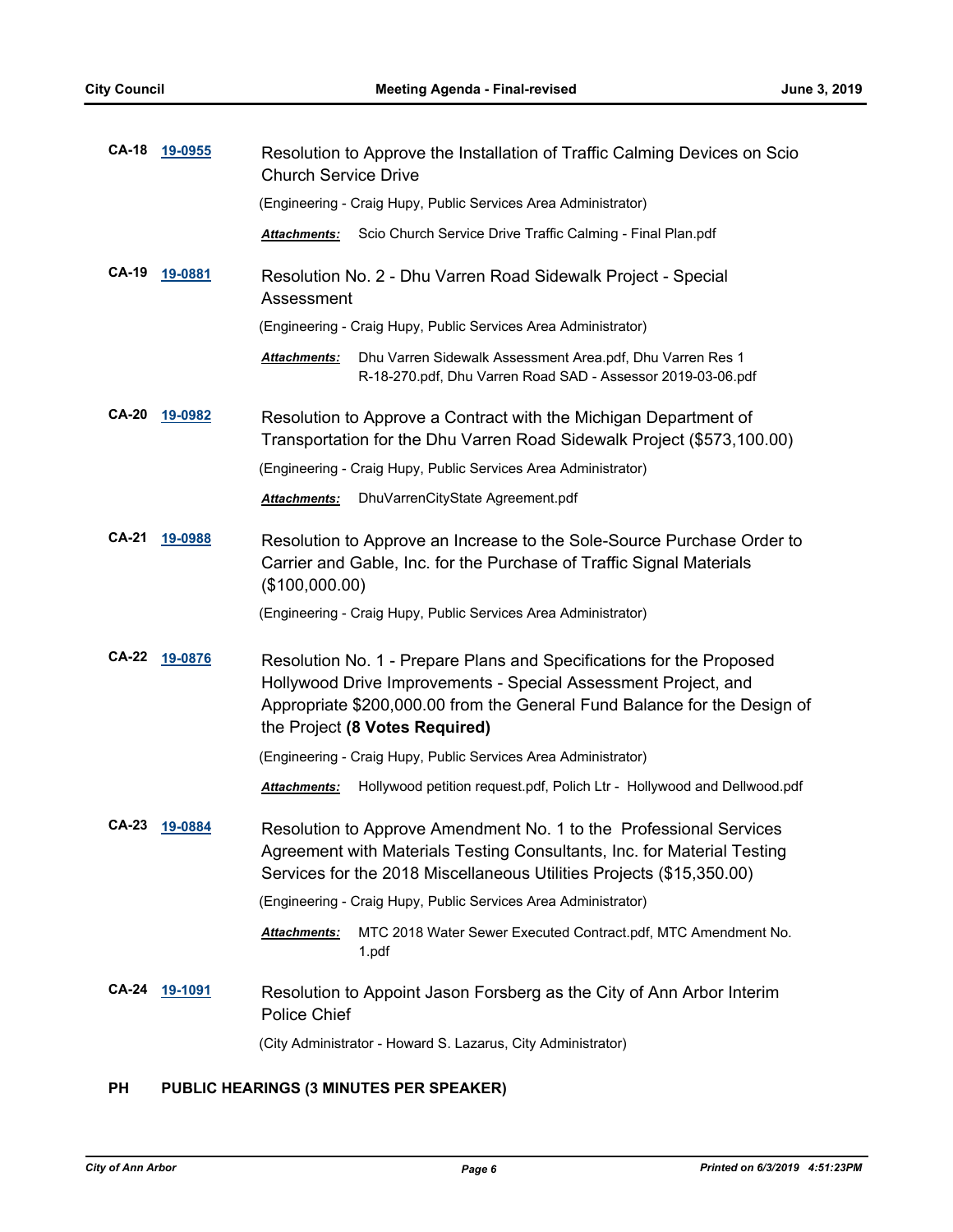| <b>PH-1</b> | 19-0560        | An Ordinance to Amend Section 5.15 (Table 5-15), Section 5.16.3, 5.16.7<br>and 5.37.2 of Chapter 55 (Unified Development Code) of Title V of the<br>Code of the City of Ann Arbor (Temporary Outdoor Activities) (ORD-19-15)                                                             |
|-------------|----------------|------------------------------------------------------------------------------------------------------------------------------------------------------------------------------------------------------------------------------------------------------------------------------------------|
|             |                | (City Planning Commission - Derek Delacourt, Community Services Area Administrator)                                                                                                                                                                                                      |
|             |                | ORD-19-15 Briefed.pdf, Ordinance - Temporary Outdoor Activities.pdf, July<br>Attachments:<br>17, 2018 Planning Staff Report, 7-18-2018 Approved CPC Min on Temp<br>Outdoor Sales.pdf                                                                                                     |
|             |                | $(See B-1)$                                                                                                                                                                                                                                                                              |
| <b>PH-2</b> | 19-0654        | An Ordinance to Amend Chapter 55 (Unified Development Code),<br>Rezoning of 2.25 Acres from TWP (Township District) to R1A (Single<br>Family Dwelling District), Admiraal/O'Brien Property, 1448 Warrington<br>Drive (CPC Recommendation: Approval - 8 Yeas and 0 Nays)<br>$(ORD-19-14)$ |
|             |                | (City Planning Commission - Derek Delacourt, Community Services Area Administrator)                                                                                                                                                                                                      |
|             |                | Attachments:<br>ORD-19-14 Briefed.pdf, Ordinance to Zone 1448 Warrington.pdf,<br>August-21-2018 Staff Report (1448 Warrington).pdf                                                                                                                                                       |
|             |                | $(See B-2)$                                                                                                                                                                                                                                                                              |
| <b>PH-3</b> | 19-0725        | An Ordinance to Amend Section 5.15 (Table 5-15), Section 5.16.3, and<br>5.37.2 of Chapter 55 (Unified Development Code) of Title V of the Code of<br>the City of Ann Arbor (Mobile Food Vending Service) (ORD-19-16)                                                                     |
|             |                | (City Planning Commission - Derek Delacourt, Community Services Area Administrator)                                                                                                                                                                                                      |
|             |                | ORD-19-16 Briefed.pdf, Mobile Food Vending Ordinance.pdf<br>Attachments:<br>(See B-3)                                                                                                                                                                                                    |
| <b>PH-4</b> | <u>19-0403</u> | Resolution to Approve Bristol Ridge Site Plan and Development<br>Agreement, 2750 Pontiac Trail (CPC Recommendation: Approval - 8 Yeas<br>and 0 Nays)                                                                                                                                     |
|             |                | (City Planning Commission - Derek Delacourt, Community Services Area Administrator)                                                                                                                                                                                                      |
|             |                | Bristol Ridge Staff Report w Att, Bristol Ridge Development Agreement.pdf<br><b>Attachments:</b><br>(See DB-1) (Continued from the 5/6/19 Regular Session.)                                                                                                                              |
| Α           |                | <b>APPROVAL OF COUNCIL MINUTES</b>                                                                                                                                                                                                                                                       |
| A-1         | <u>19-1066</u> | Work Session of May 13 and Regular Session Meeting Minutes of May 20,<br>2019                                                                                                                                                                                                            |

(City Clerk - Jacqueline Beaudry)

05-13-19 Draft Minutes.pdf, 05-20-19 Draft Minutes.pdf, Council Emails *Attachments:* 5-20-2019.pdf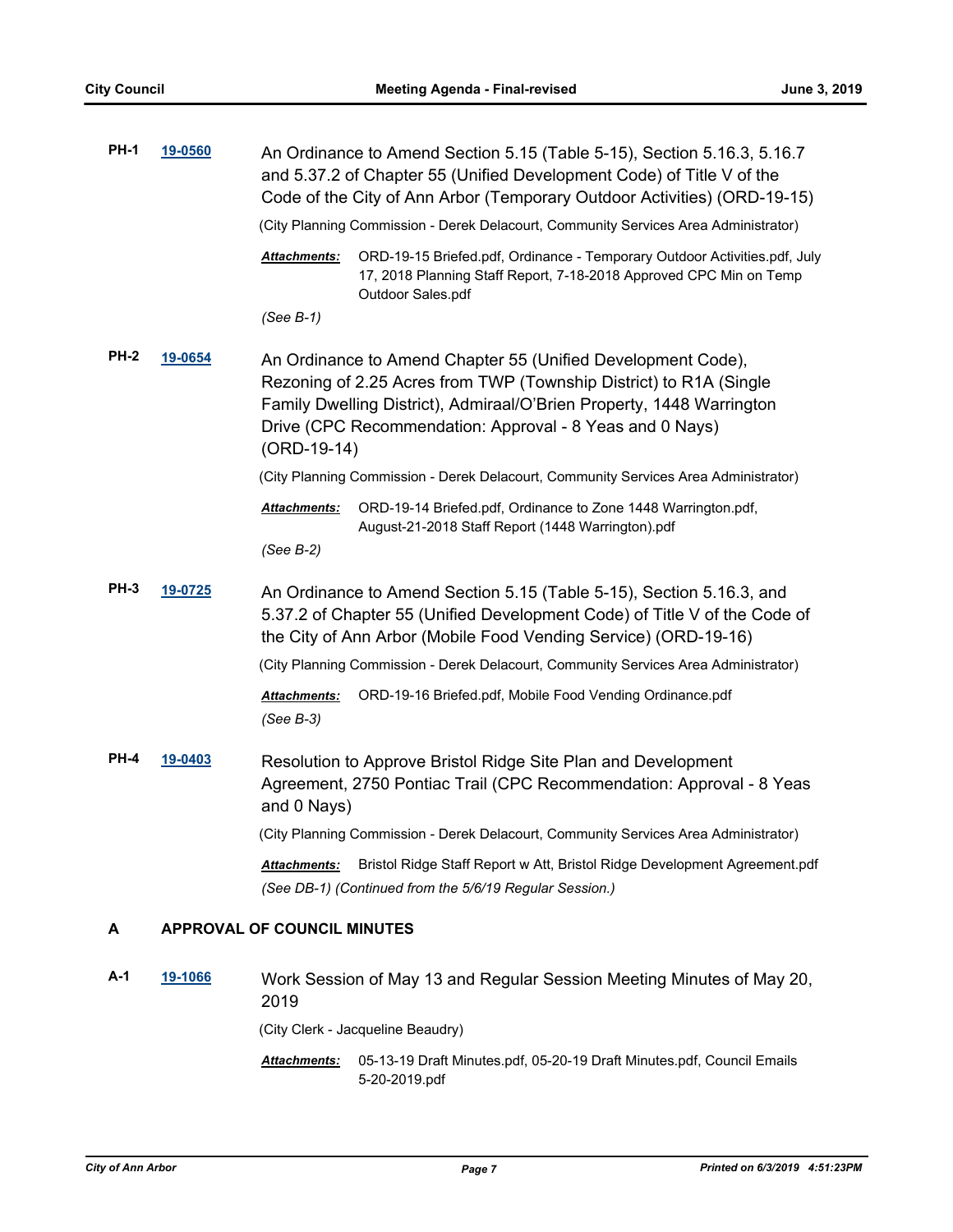### **B ORDINANCES - SECOND READING**

**B-1 [19-0560](http://a2gov.legistar.com/gateway.aspx?M=L&ID=22253)** An Ordinance to Amend Section 5.15 (Table 5-15), Section 5.16.3, 5.16.7 and 5.37.2 of Chapter 55 (Unified Development Code) of Title V of the Code of the City of Ann Arbor (Temporary Outdoor Activities) (ORD-19-15)

(City Planning Commission - Derek Delacourt, Community Services Area Administrator)

ORD-19-15 Briefed.pdf, Ordinance - Temporary Outdoor Activities.pdf, July 17, 2018 Planning Staff Report, 7-18-2018 Approved CPC Min on Temp Outdoor Sales.pdf *Attachments:*

*(See PH-1)*

**B-2 [19-0654](http://a2gov.legistar.com/gateway.aspx?M=L&ID=22345)** An Ordinance to Amend Chapter 55 (Unified Development Code), Rezoning of 2.25 Acres from TWP (Township District) to R1A (Single Family Dwelling District), Admiraal/O'Brien Property, 1448 Warrington Drive (CPC Recommendation: Approval - 8 Yeas and 0 Nays) (ORD-19-14)

(City Planning Commission - Derek Delacourt, Community Services Area Administrator)

ORD-19-14 Briefed.pdf, Ordinance to Zone 1448 Warrington.pdf, August-21-2018 Staff Report (1448 Warrington).pdf *Attachments:*

*(See PH-2)*

**B-3 [19-0725](http://a2gov.legistar.com/gateway.aspx?M=L&ID=22416)** An Ordinance to Amend Section 5.15 (Table 5-15), Section 5.16.3, and 5.37.2 of Chapter 55 (Unified Development Code) of Title V of the Code of the City of Ann Arbor (Mobile Food Vending Service) (ORD-19-16)

(City Planning Commission - Derek Delacourt, Community Services Area Administrator)

*Attachments:* ORD-19-16 Briefed.pdf, Mobile Food Vending Ordinance.pdf *(See PH-3)*

### **C ORDINANCES - FIRST READING**

### **C New Business - Staff:**

**C-1 [19-0841](http://a2gov.legistar.com/gateway.aspx?M=L&ID=22509)** An Ordinance to Amend Section 5.18.1 of Chapter 55 (Unified Development Code) of Title V of the Code of the City of Ann Arbor (Front Porch Exception from Front Yard Setback)

(City Planning Commission - Derek Delacourt, Community Services Area Administrator)

Attachments: Front Porch Required Setback Exception - Recommended by CPC 11-20-18.pdf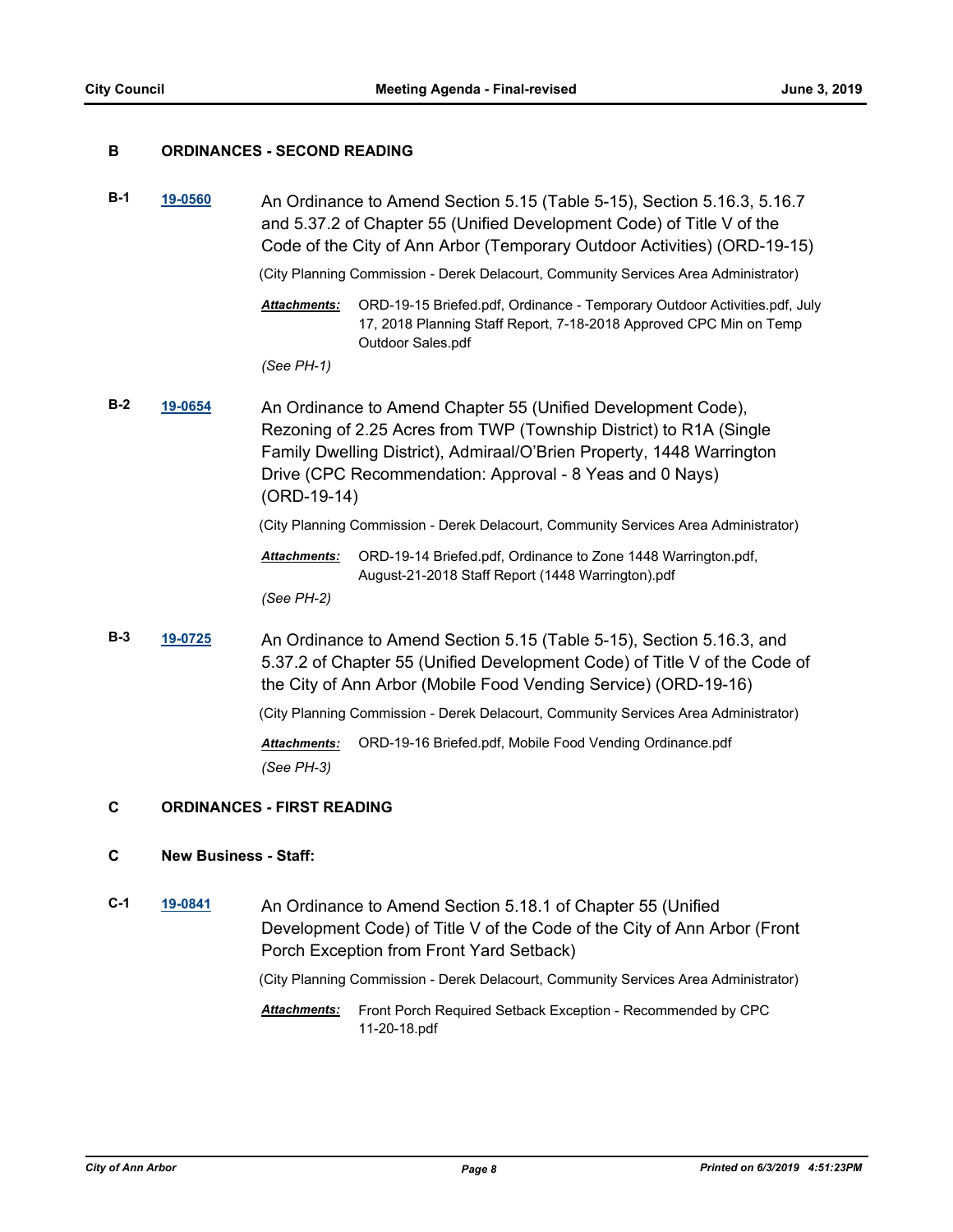| $C-2$ | 19-0983 | An Ordinance to Repeal Chapter 87 (Recreation, Amusements and<br>Games) of Title VII of the Code of the City of Ann Arbor                                                                                                                                                                                                                                                                                                                                                                                    |
|-------|---------|--------------------------------------------------------------------------------------------------------------------------------------------------------------------------------------------------------------------------------------------------------------------------------------------------------------------------------------------------------------------------------------------------------------------------------------------------------------------------------------------------------------|
|       |         | (Community Services - Derek Delacourt, Community Services Area Administrator)                                                                                                                                                                                                                                                                                                                                                                                                                                |
|       |         | Attachments:<br>Chapter 77 - ordinance amendment (refs to dance hall etc but not<br>pinball).pdf, Chapter 87 - ordinance amendment.pdf                                                                                                                                                                                                                                                                                                                                                                       |
| $C-3$ | 19-0989 | An Ordinance to Amend the Zoning Map, Being a Part of Section 5:10.2 of<br>Chapter 55 of Title V of the Code of Ann Arbor, Rezoning of 8 Acres from<br>R4B (Multiple-Family Dwelling District) to R4D Multiple-Family Dwelling<br>District) WITH CONDITIONS, Brightdawn Village Rezoning(2805 Burton<br>Road) (CPC Recommendation: Denial - 0 Yeas and 7 Nays)                                                                                                                                               |
|       |         | (City Planning Commission - Derek Delacourt, Community Services Area Administrator)                                                                                                                                                                                                                                                                                                                                                                                                                          |
|       |         | Attachments:<br>2805 Burton - Ordinance to Conditionally Zone R4D.pdf, Brightdawn<br>Conditional Zoning Statement of Conditions.pdf, Brightdawn Village SP 2<br>SR w Attach-print .pdf, March 5, 2019 CPC Minutes.pdf, Brightdawn<br>Village Rezoning Protest Petitions 12.05.18.pdf, Communication from<br>Joseph West re Brightdawn Village petition validity 052319.pdf, Jim and<br>Robert Norman - Withdrawal of Protest - 5-30-2019.pdf, Memo to Council -<br>Protest status - 2805 Burton - 6-3-19.pdf |
|       |         | (Attachments added 5/31/19 and 6/3/19)                                                                                                                                                                                                                                                                                                                                                                                                                                                                       |
| $C-4$ | 19-0957 | An Ordinance to Amend Sections 8:513, 8:516, 8:517, 8:519, 8:525,<br>8:528, and 8:530 of Chapter 105 (Housing Code) of Title VIII of the Code<br>of the City of Ann Arbor                                                                                                                                                                                                                                                                                                                                    |
|       |         | (Community Services - Derek Delacourt, Community Services Area Administrator)                                                                                                                                                                                                                                                                                                                                                                                                                                |
|       |         | Chapter 105 - ordinance amendment for sections with fines.pdf<br><b>Attachments:</b>                                                                                                                                                                                                                                                                                                                                                                                                                         |
| $C-5$ | 19-0930 | An Ordinance to Amend the Zoning Map Being a Part of Section 5:10.2 of<br>Chapter 55 of Title V of the Code of the City of Ann Arbor, Rezoning of<br>13.81 Acres from M1 (Limited Industrial District) to PUD (Planned Unit<br>Development District), 841 Broadway PUD Zoning and Supplemental<br>Regulations (CPC Recommendation: Approval - 7 Yeas and 2 Nays)                                                                                                                                             |
|       |         | (City Planning Commission - Derek Delacourt, Community Services Area Administrator)                                                                                                                                                                                                                                                                                                                                                                                                                          |
|       |         | 841 Broadway PUD Zoning Ordinance.pdf, 841 Broadway Staff Report<br>Attachments:<br>Memo w Attachments 4-2-2019.pdf, PUD area map.pdf, Concept Area<br>Plan                                                                                                                                                                                                                                                                                                                                                  |
| D     |         | <b>MOTIONS AND RESOLUTIONS</b>                                                                                                                                                                                                                                                                                                                                                                                                                                                                               |

### **DC New Business - Council:**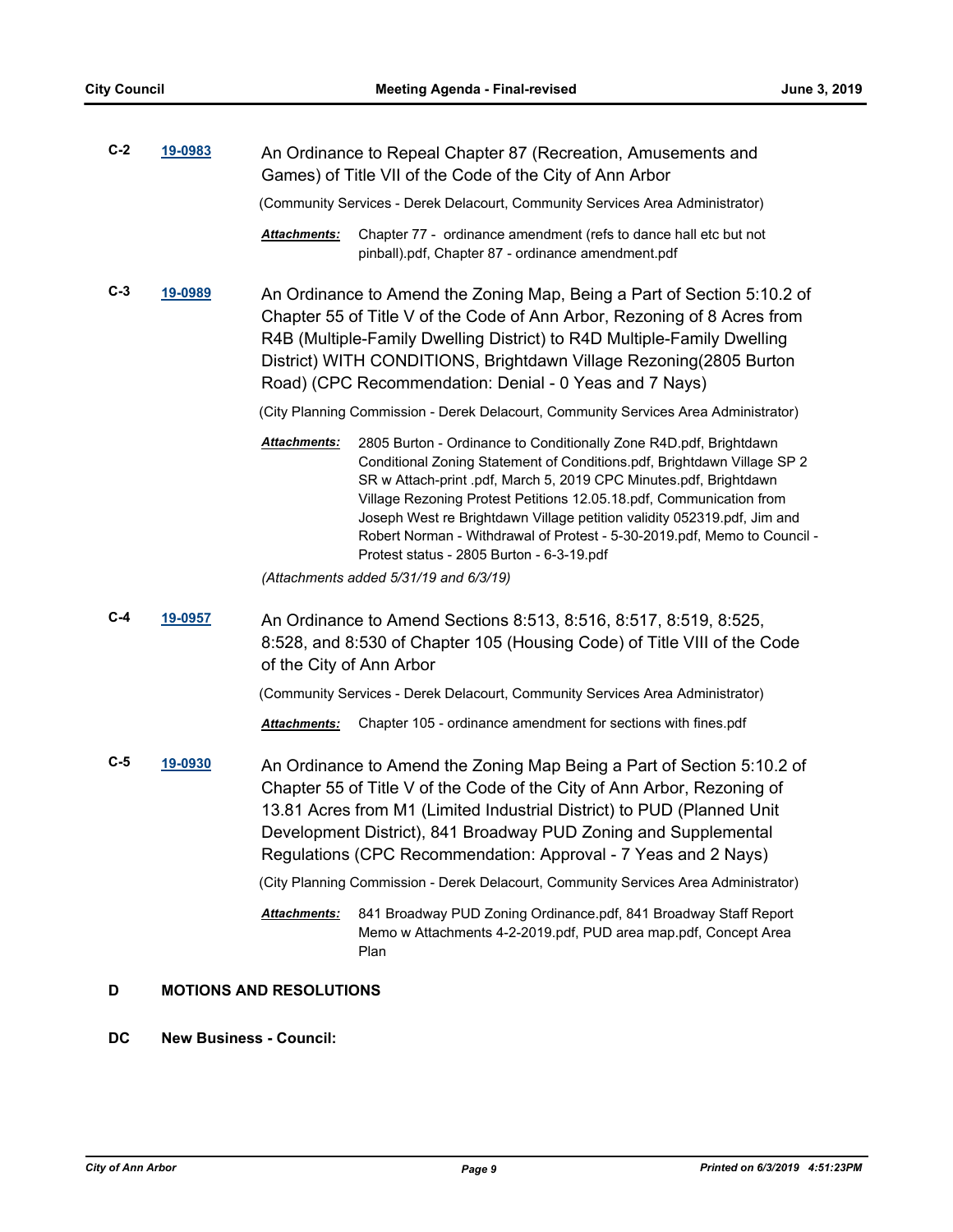| <b>DC-1</b> | 19-1044 |                  | Resolution to Appoint David Blanchard to the Housing and Human<br>Services Advisory Board (7 Votes Required)                             |
|-------------|---------|------------------|------------------------------------------------------------------------------------------------------------------------------------------|
|             |         | (Mayor's Office) |                                                                                                                                          |
|             |         | <b>Sponsors:</b> | Taylor<br>(Referred from the 5/20/19 regular session)                                                                                    |
| <b>DC-2</b> | 19-1027 | (City Council)   | Resolution Directing the City Administrator to Develop an Interim Plan for<br>the Use of the Library Lot to Support Community Activities |
|             |         | Sponsors:        | Eaton and Bannister                                                                                                                      |

### **DB Unfinished Business - Boards and Commissions:**

**DB-1 [19-0403](http://a2gov.legistar.com/gateway.aspx?M=L&ID=22096)** Resolution to Approve Bristol Ridge Site Plan and Development Agreement, 2750 Pontiac Trail (CPC Recommendation: Approval - 8 Yeas and 0 Nays)

(City Planning Commission - Derek Delacourt, Community Services Area Administrator)

*Attachments:* Bristol Ridge Staff Report w Att, Bristol Ridge Development Agreement.pdf *(Postponed from the 5/6/19 regular session) (See PH-4)*

### **DB New Business - Boards and Commissions:**

**DB-2 [19-0642](http://a2gov.legistar.com/gateway.aspx?M=L&ID=22333)** Resolution Authorizing Summary Publication of Ordinance No.19-15 - An Ordinance to Amend Section 5.15 (Table 5-15), Section 5.16 (Use Specific Standards), and Section 5.37.2 (Specific Terms) of Chapter 55 (Unified Development Code) of Title V of the Code of the City of Ann Arbor (Car Storage and Temporary Outdoor Activities in P District)

(Community Services - Derek Delacourt, Community Services Area Administrator)

**DB-3 [19-0840](http://a2gov.legistar.com/gateway.aspx?M=L&ID=22508)** Resolution Authorizing Summary Publication of Ordinance No. 19-16 - An Ordinance to Amend Section 5.15 (Table 5-15), Section 5.16.3, and 5.37.2 of Chapter 55 (Unified Development Code) of Title V of the Code of the City of Ann Arbor (Mobile Food Vending Service)

(City Planning Commission - Derek Delacourt)

### **DS Unfinished Business - Staff:**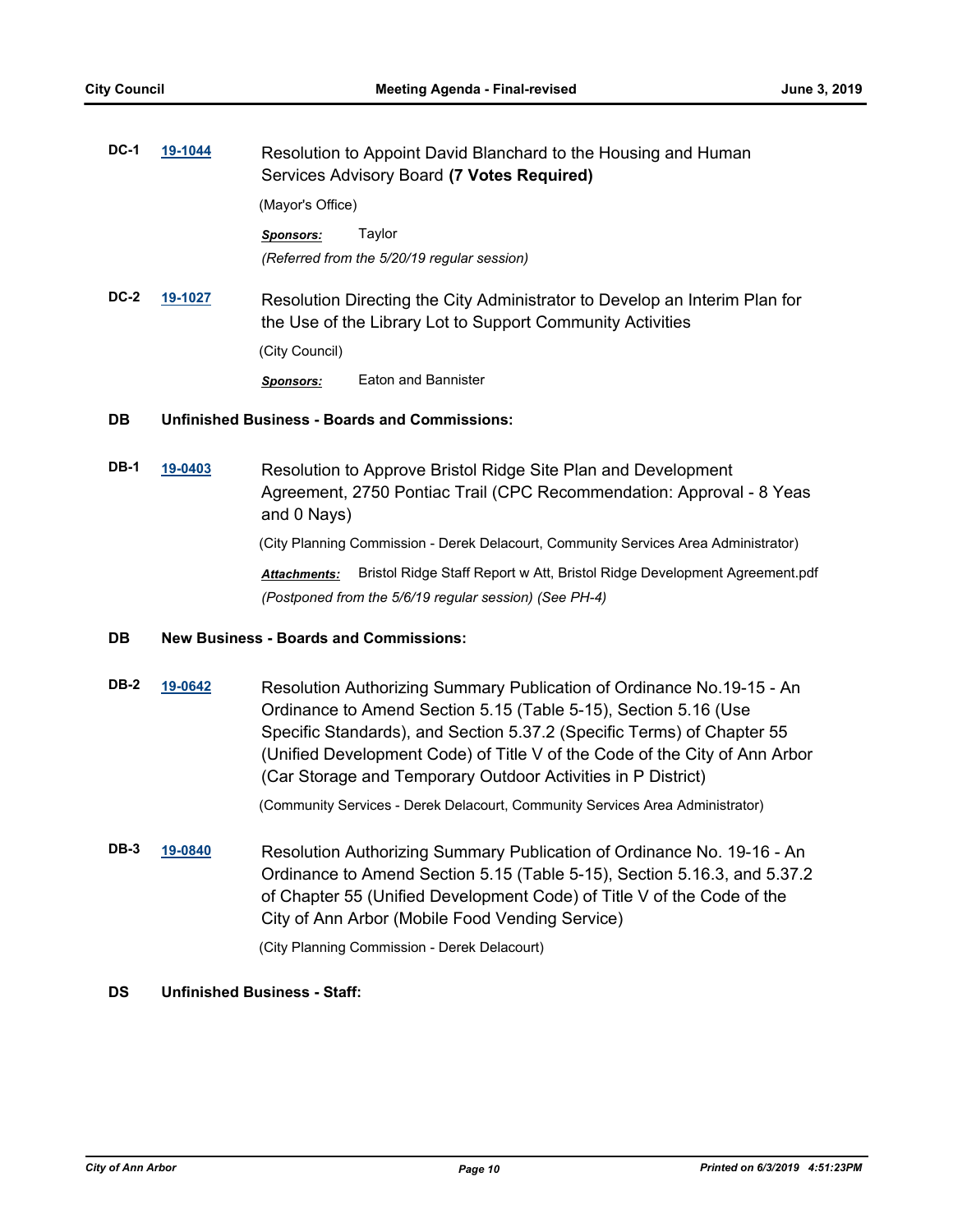| <b>DS-1</b> | 19-0604 |                     | Resolution to Approve a Contract with Liberty Security Group Inc. for Guest<br>Services at the Guy C. Larcom City Hall (\$102,500.00) RFP #19-01 |
|-------------|---------|---------------------|--------------------------------------------------------------------------------------------------------------------------------------------------|
|             |         |                     | (Fleet & Facilities Services - John Fournier, Assistant City Administrator)                                                                      |
|             |         | <b>Attachments:</b> | RFP 19-01 Document.pdf, Liberty Proposal.pdf, Liberty Security Contract<br>040919.pdf                                                            |
|             |         |                     | (Postponed from the 5/20/19 regular session)                                                                                                     |

### **DS New Business - Staff:**

### **E COMMUNICATIONS FROM THE CITY ATTORNEY**

### **F & G CLERK'S REPORT OF COMMUNICATIONS, PETITIONS AND REFERRALS**

**F The following communications were referred as indicated:**

| $F-1$ | 19-1088 | Cable Communications Commission - CTN Futuring Subcommittee<br><b>Recommendations</b> |
|-------|---------|---------------------------------------------------------------------------------------|
|       |         | (Cable Communications Commission)                                                     |

*Attachments:* CCCFuturingMemo05012019.pdf

**F-2 [19-1124](http://a2gov.legistar.com/gateway.aspx?M=L&ID=22772)** S. Kerene Moore - Resignation from the Independent Community Police Oversight Commission

(City Clerk - Jacqueline Beaudry)

*Attachments:* Moore ICPOC Resignation\_Redacted.pdf *(Added 5/29/19)*

**F-3 [19-1136](http://a2gov.legistar.com/gateway.aspx?M=L&ID=22784)** Communications from the Department of Licensing and Regulatory Affairs State Boundary Commission regarding Notice of Public Hearings on Proposed Annexation of Lands from the Townships of Ann Arbor, Pittsfield and Scio

(City Clerk - Jacqueline Beaudry)

PublicHearingNotice 19-AR-1.pdf, PublicHearingNotice 19-AR-2.pdf, PublicHearingNotice 19-AR-3.pdf *Attachments:*

*(Added 5/31/19) (Attachments added 6/3/19)*

### **G The following minutes were received for filing:**

**G-1 [19-0714](http://a2gov.legistar.com/gateway.aspx?M=L&ID=22405)** Zoning Board of Appeals Meeting Minutes of March 27, 2019 *Attachments:* 3-27-2019 ZBA Minutes .pdf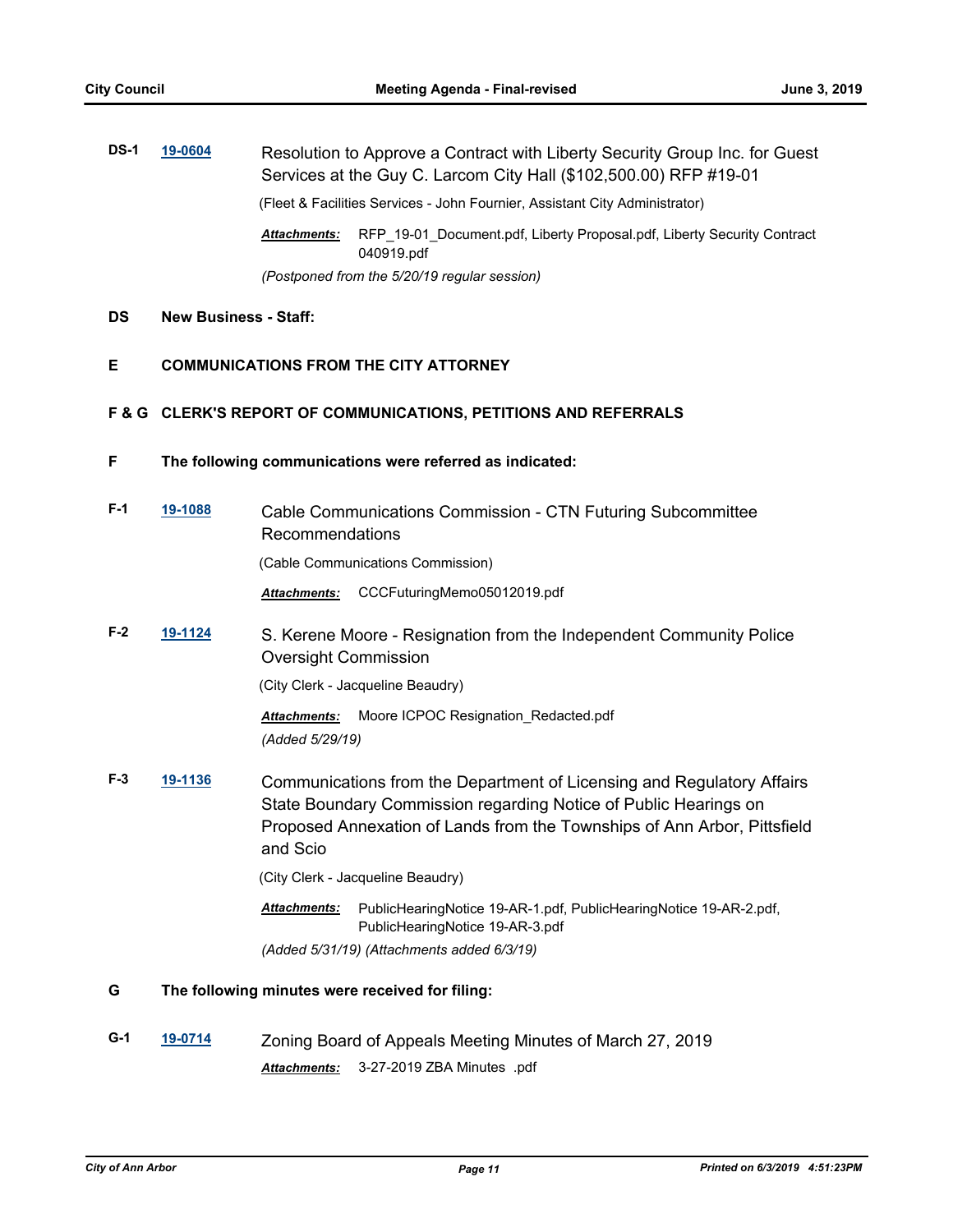| $G-2$ | 19-0908 | Greenbelt Advisory Commission Meeting Minutes of April 4, 2019                                                       |
|-------|---------|----------------------------------------------------------------------------------------------------------------------|
|       |         | 04-04-19 GAC Minutes.pdf<br><b>Attachments:</b>                                                                      |
| $G-3$ | 19-0991 | Elizabeth Dean Fund Committee Meeting Minutes April 9, 2019                                                          |
|       |         | EDFC Meeting Minutes 4.9.19.pdf<br><b>Attachments:</b>                                                               |
| $G-4$ | 19-1009 | Local Officers Compensation Commission Meeting Minutes of October 11,<br>2017                                        |
|       |         | Minutes of 10-11-17 LOCC Meeting.pdf<br>Attachments:                                                                 |
| $G-5$ | 19-1022 | Ann Arbor Housing Commission Board Minutes April 10, 2019<br>AAHC Board minutes 4.10.2019.pdf<br><b>Attachments:</b> |
| $G-6$ | 19-1040 | City Council Caucus Meeting Minutes of May 5, 2019                                                                   |
|       |         | (City Clerk - Jacqueline Beaudry)                                                                                    |
|       |         | 05-05-19 Caucus Minutes.pdf<br><b>Attachments:</b>                                                                   |
| G-7   | 19-1067 | City of Ann Arbor Employees' Retirement System Board Meeting Minutes<br>of April 18, 2019                            |
|       |         | (Employees' Retiremenet System Board)                                                                                |
|       |         | Employees' Retirement Systems Board Meeting Minutes 4.18.19.pdf<br>Attachments:                                      |
| $G-8$ | 19-1068 | Retiree Health Care Benefit Plan & Trust Board Meeting Minutes of April<br>18, 2019                                  |
|       |         | (Retiree Health Care Benefit Plan & Trust Board)                                                                     |
|       |         | B VEBA Board Mins 4.18.19.pdf<br>Attachments:                                                                        |
| $G-9$ | 19-0910 | Council Rules Committee meeting minutes of April 23, 2019                                                            |
|       |         | (Council Rules Committee)                                                                                            |
|       |         | Council Rules Meeting Minutes for April 23 2019 .pdf<br><b>Attachments:</b>                                          |

### **PUBLIC COMMENT - GENERAL (3 MINUTES EACH)**

### **COMMUNICATIONS FROM COUNCIL**

**CLOSED SESSION UNDER THE MICHIGAN OPEN MEETINGS ACT, INCLUDING BUT NOT LIMITED TO, LABOR NEGOTIATIONS STRATEGY, PURCHASE OR LEASE OF REAL PROPERTY, PENDING LITIGATION AND ATTORNEY/CLIENT PRIVILEGED COMMUNICATIONS SET FORTH OR INCORPORATED IN MCLA 15.268 (C), (D) (E), AND (H).**